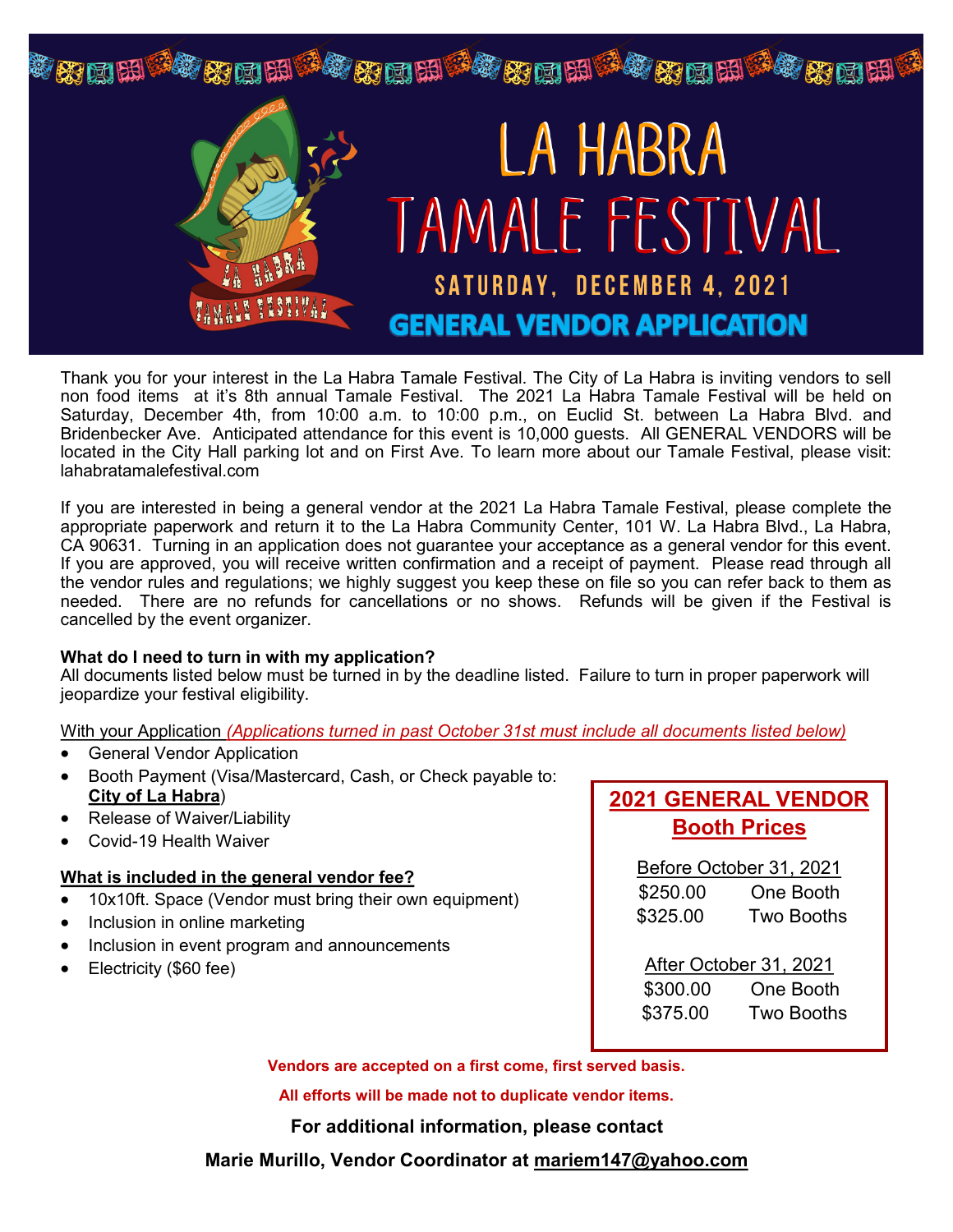

# **GENERL VENDOR Rules and Regulations**

### **Booth & Signage:**

A 10x10ft. Assigned space will be provided. Booths must have a professional and clean appearance., including table cloth and skirting. All vendors must provide their own equipment: tables, chairs, individual trash cans as needed, etc. Vendors are responsible for keeping their booth attractive and well decorated. Signage/banners must be visible to guests and must reflect their approved merchandise items, fees, and accepted payment methods. **Absolutely NO FOOD or DRINKS are allowed for sale as a general vendor.** 

Booths must be completely set-up and ready for inspection by 9:00 a.m. on Saturday, December 4th. Set-up and vehicle access to your booth will be available on Friday, December 3rd from 10:00 a.m. to 1:00 p.m., limited vehicle access (food vendors will have priority access) on Friday, December 3rd from 1 p.m. to 7:00 p.m. and no vehicle access on Saturday, December 4th from 6:00 to 7:30 a.m. Vehicles may enter Euclid St. off of La Habra Blvd., and MUST check-in at the Information Booth. Vehicles must exit off First St. or at the end of Euclid St. It is strongly recommended that you set up a majority of your booth on Friday and bring smaller items on Saturday.

Booths may not be removed from the Festival site before the closing hour of 10:00 p.m. Vendors who sell out prior to the Festival closing will be required to wait until the end of the event to tear down. All booths and displays must be completely removed from the public streets on Sunday morning by 2:00 a.m. Everything brought in, must leave with the vendor aside from trash (approved for the dumpster).

### **Vendor Merchandise:**

Al vendors are required to fill out a LIST OF ITEMS TO BE SOLD. Only those items will be allowed. Inspections will be done throughout the event. NO food or alcoholic beverages of any kind may be sold or given away by a vendor. You MUST list all items to be sold, no exceptions or your booth will be shut down.

## **Electricity**

Please complete the electrical needs portion of the vendor application. Electricity use will be closely monitored. Electrical power will be available from 6:00 a.m. to 11:59 p.m. on Saturday, December 4th. Please arrange your electricity needs accordingly. Vendors will be responsible to provide their own heavy-duty extension cords needed for the distribution box. The appropriate cord gauge is determined by the amps being used.

## **Electricity Access is limited and on a first come first serve basis. There is a \$60 fee.**

## **Cancellations**

The Festival will take place regardless of weather conditions. There are NO refunds for weather or vendor cancellations. Vendors must be prepared for inclement weather and any other unforeseen circumstances. In the case that the City of La Habra cancels the event, full refunds will be processed.

## **Overnight Security**

The City will provide overnight security, Friday, December 3rd from 4:00 p.m. to 6:00 a.m. on Saturday, December 4th. However, the Festival is not responsible for the security of individual vendor booths and products. **Vendors are responsible to secure their own booths, supplies and equipment at night.**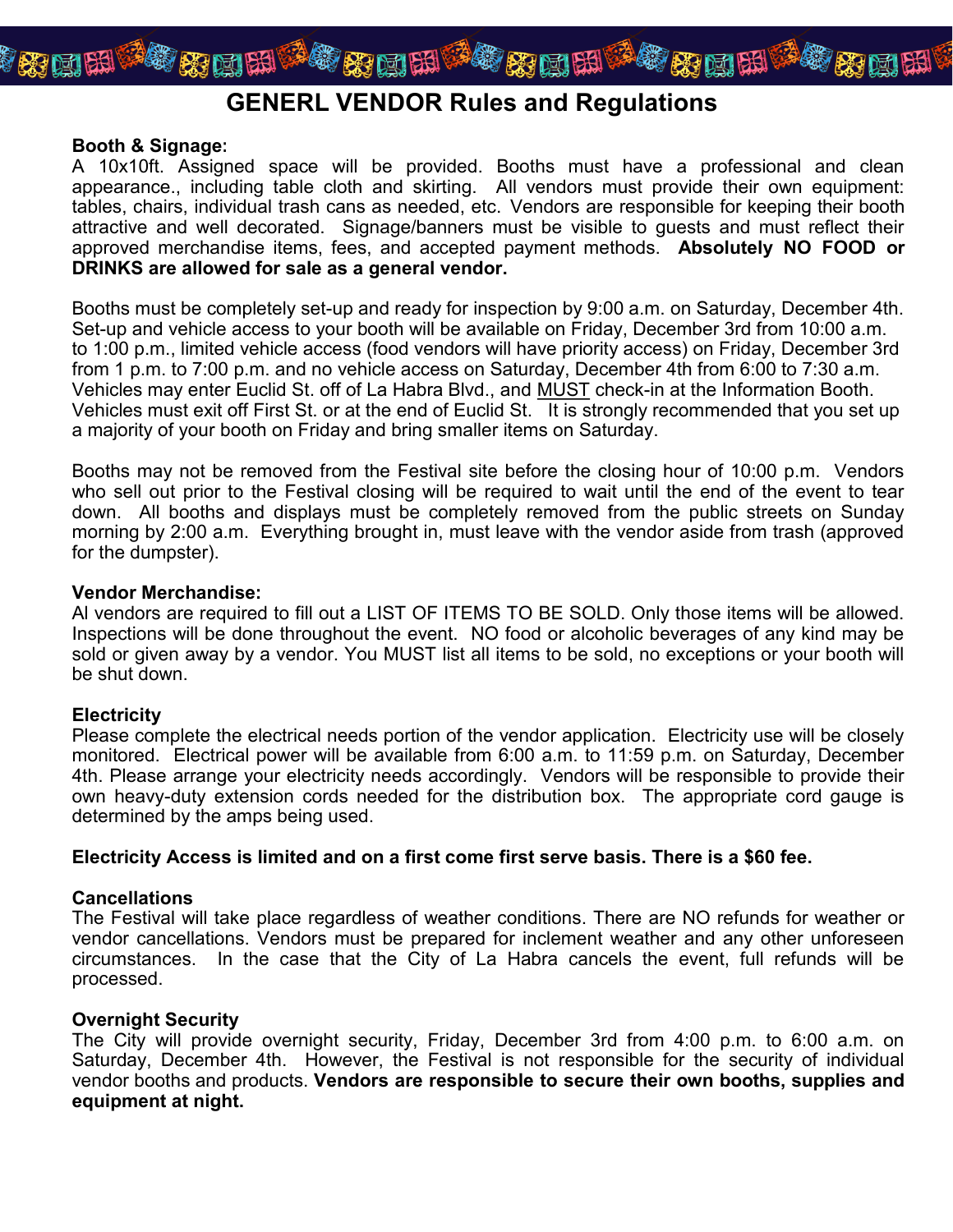

# **COVID-19 Waiver**

The Covid-19 Pandemic is a fluid situation. The La Habra Tamale Festival is committed to providing a safe event for everyone attending and will closely monitor guidelines set by the Centers for Disease Control and Prevention (CDC) and the Orange County Health Agency (OC Health). The specific Covid-19 plan will be available as the event date gets closer.

## **Assumption of Risk and Waiver of Liability Relating to Coronavirus/COVID-19**

The novel coronavirus, COVID-19, has been declared a worldwide pandemic by the World Health Organization. COVID-19 is extremely contagious and is believed to spread mainly from person-to-person contact. As a result, federal, state, and local governments and federal and state health agencies recommend social distancing.

I agree to waive and release the City of La Habra, Community Services Department, its officers, agents, volunteers, and employees from and against any and all claims, costs, liabilities, expenses or judgements, including attorney fees and court costs arising from my (or my child's) participation in the City of La Habra Programs. City of La Habra Programs have taken preventative measures to reduce the spread of COVID-19, which include taking participant's temperature, wiping down surfaces and minimizing the number of people grouped together. However, we cannot guarantee that you or your child(ren) will not become infected with COVID-19. Further, attending City of La Habra Programs could increase your risk of contracting COVID-19.

By signing this agreement, I acknowledge the contagious nature of COVID-19 and voluntarily assume the risk that I may be exposed to or infected by COVID-19 by attending City of La Habra Programs and that such exposure or infection may result in personal injury, illness, permanent disability, and death. I understand that the risk of becoming exposed to or infected by COVID-19 at Programs may result from the actions, omissions, or negligence of myself and others, including, but not limited to,Program employees, its officers, agents, volunteers, participants and their families.

I voluntarily agree to assume all of the foregoing risk and accept sole responsibility for any injury to my child (ren) or myself (including, but not limited to, personal injury, disability, and death), illness, damage, loss, claim, liability, or expense, of any kind, that I or my child(ren) may experience or incur in connection with my child(ren)'s attendance at City of La Habra Programs or participation in event programming ("Claims"). On my behalf, and on behalf of my child(ren). I hereby release, covenant not to sue, discharge, and hold harmless the City of La Habra, Community Services Department, its officers, agents, volunteers, and employees from and against any and all claims, costs, liabilities, expenses or judgements, including attorney fees and court costs arising from my (or my child's) participation in the City of La Habra Programs. I understand and agree that this release includes any Claims based on the actions, omissions, or negligence of the City of La Habra, Community Services Department, its officers, agents, volunteers, and employees from and against any and all claims, costs, liabilities, expenses or judgements, including attorney fees and court costs arising from my (or my child's) participation in the City of La Habra Programs, whether a COVID-19 infection occurs before, during, or after participation at City of La Habra Programs.

Printed Name **Date** Date **Date** Date **Date** Date **Date** 

**Organization** 

**Signature**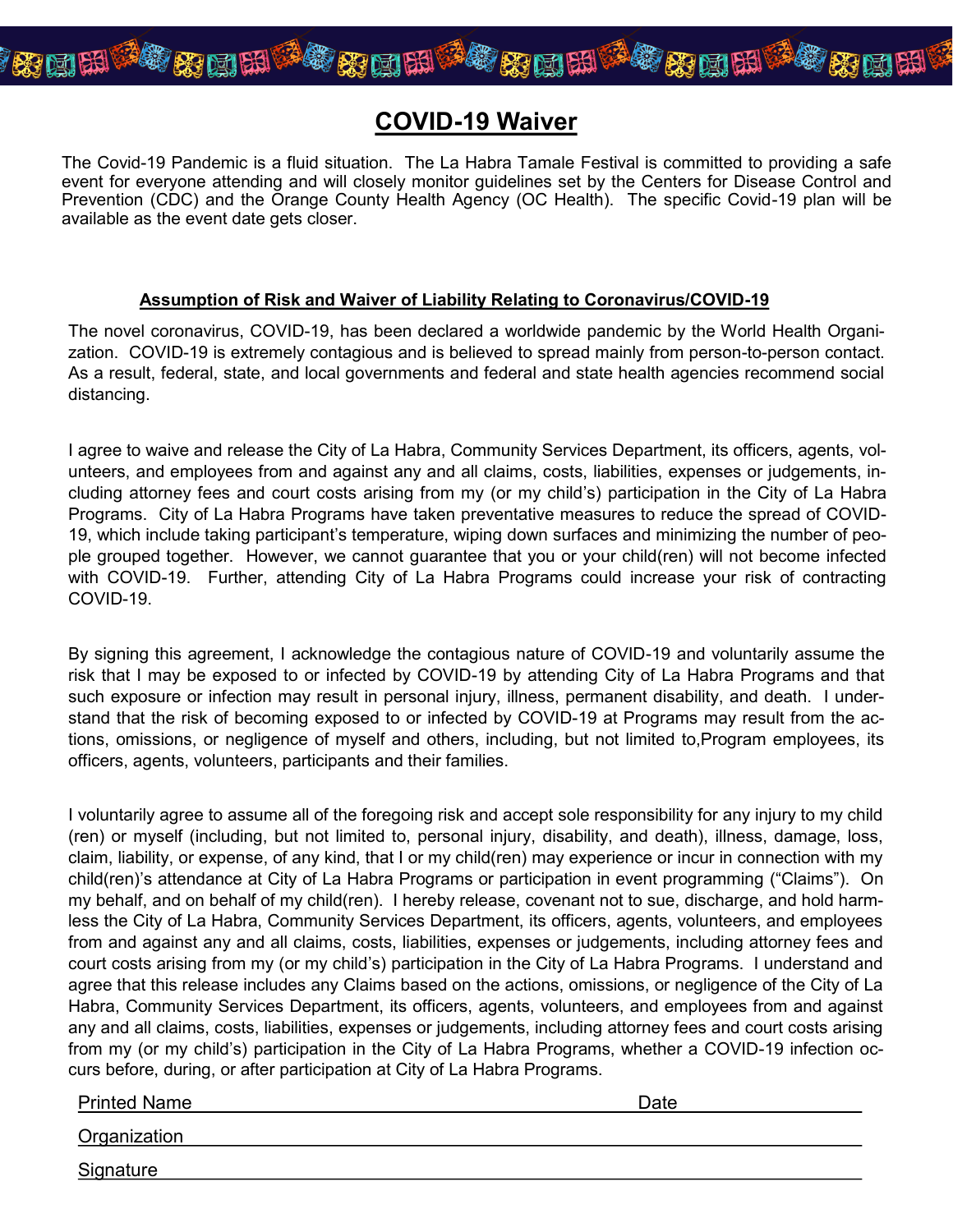阳

阳

阳

For and in consideration of permitting X and the state of the state of participate in the state of participate in the state of participate in the state of participate in the state of participate in the state of participate 2021 Tamale Festival sponsored by the City of La Habra's Department of Community Services, the Undersigned hereby voluntarily releases, discharges, waives and relinquishes any and all actions or causes of action for personal injury, property damage or wrongful death occurring to him/herself arising as a result of participation in said recreational program or any activities incidental thereto wherever or however the same may occur and for whatever period said program may continue, and the Undersigned does for him/herself, his/her heirs, executors, administrators and assigns hereby release, waive, discharge and relinquish any action or cause of action, which may hereafter arise for him/herself and for his/her estate, and agrees that under no circumstances will he/she or his/her heirs, executors, administrators and assigns prosecute or present any claim for personal injury, property damage or wrongful death against the City of La Habra and its officers, officials, agents, contractors, volunteers, boards, departments, servants or employees for any of said causes of action, whether the same shall arise by the negligence of any of said persons, or otherwise.

IT IS THE INTENTION OF X ALL RESERVES THIS INSTRUMENT, TO EX-EMPT AND RELIEVE THE CITY OF LA HABRA AND THE RELATED PARTIES MENTIONED HEREIN, FROM ALL LIABILITY FOR PERSONAL INJURY, PROPERTY DAMAGE OR WRONGFUL DEATH CAUSED BY THE NEGLI-GENCE OF ANY PERSON OR ENTITY.

The Undersigned, for him/herself, his/her they/them, heirs, executors, administrators or assigns agrees that in the event any claim for personal injuries, property damage or wrongful death shall be prosecuted against the City of La Habra and/ or its officers, officials, agents, contractors, volunteers, boards, departments, servants or employees, he/she shall defend, indemnify and save harmless the same City of La Habra and the aforementioned related parties from any claim, cause of action, loss, liability, damage, lawsuit, cost or expense (including reasonable attorney's fees) by whomever or wherever made or presented for said personal injuries, property damage or wrongful death.

In case of accident or other emergency, the Undersigned hereby gives permission for the City of La Habra and/or its officers, officials, agents, contractors, volunteers, boards, departments, servants or employees, to obtain emergency treatment. The Undersigned further agrees to pay any costs incurred as a result of such treatment. In addition, the Undersigned has been notified that participants involved in City-sponsored recreation programs are subject to being photographed or videotaped, and he/she hereby gives permission for the City of La Habra to use such photographs or videotapes to publicize and promote the City's recreation programs.

THE UNDERSIGNED ACKNOWLEDGES THAT HE/SHE HAS PERSONALLY READ, UNDERSTANDS, AND VOLUNTARILY SIGNS THIS RELEASE AND WAIVER OF ALL LIABILITY AND INDEMNITY AGREEMENT, IS FULLY AWARE OF THE POTENTIAL RISKS AND HAZARDS WHICH ARE INHERENT TO ENGAGING IN THE SPECIFIED RECREATIONAL PROGRAM OR ANY ACTIVITIES INCIDENTAL THERETO, INCLUDING BUT NOT LIMITED TO, ANY NEGLIGENT ACTS PERFORMED BY THE CITY OF LA HABRA AND/OR ITS OFFICERS, OFFICIALS, AGENTS, CONTRACTORS, VOLUNTEERS, BOARDS, DEPARTMENTS, SERVANTS OR EMPLOYEES, NEGLIGENTLY CREATED OR MAINTAINED DANGEROUS CONDITIONS OF PUBLIC PROPERTY, WEATHER CONDITIONS, EQUIPMENT, MACHINERY, PLAYING CONDITIONS, OTHER PARTICIPANTS, ON-SITE PHYSICAL PREMISES, STRUCTURES OR SUBSTANTIAL WORKS OF IMPROVEMENT. THE UNDERSIGNED VOLUNTARILY ASSUMES ALL RISKS OF LOSS, DAMAGE, OR INJURY ASSOCIATED WITH HIS/HER PARTICIPATION IN THE SPECIFIED RECREATIONAL PROGRAM OR ANY ACTIVITIES INCIDENTAL THERETO.

Printed Name **Date** 

**Organization** 

Signature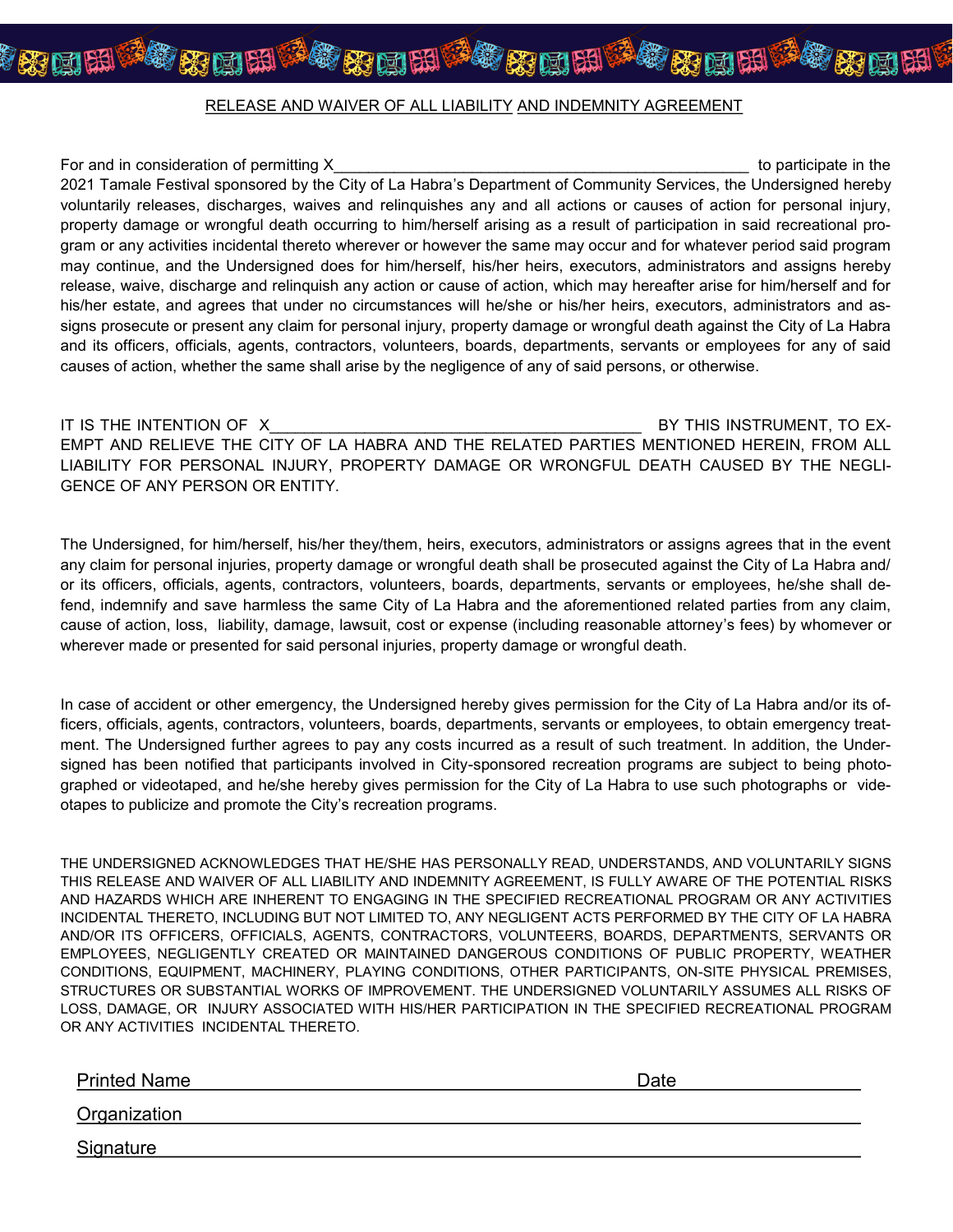| <sup>1</sup> an B <sup>o</sup> an B <sup>o a</sup> an B <sup>o a</sup> an B <sup>o</sup> an Bo<br><b>LA HABRA</b><br>TAMALE FESTIVAL<br>24 HABRA<br>SATURDAY, DECEMBER 4, 2021<br>TAMALE TESTIVAL  | <b>GENERAL VENDOR</b><br>APPLICATION                                                                                                                                                                                                                                                                                                                                                                                                                                                                                                                                                                                                                                                                                                                                                                   |
|----------------------------------------------------------------------------------------------------------------------------------------------------------------------------------------------------|--------------------------------------------------------------------------------------------------------------------------------------------------------------------------------------------------------------------------------------------------------------------------------------------------------------------------------------------------------------------------------------------------------------------------------------------------------------------------------------------------------------------------------------------------------------------------------------------------------------------------------------------------------------------------------------------------------------------------------------------------------------------------------------------------------|
| <b>Vendor/Representative Information:</b>                                                                                                                                                          |                                                                                                                                                                                                                                                                                                                                                                                                                                                                                                                                                                                                                                                                                                                                                                                                        |
|                                                                                                                                                                                                    |                                                                                                                                                                                                                                                                                                                                                                                                                                                                                                                                                                                                                                                                                                                                                                                                        |
| Contact Person: 2008                                                                                                                                                                               |                                                                                                                                                                                                                                                                                                                                                                                                                                                                                                                                                                                                                                                                                                                                                                                                        |
|                                                                                                                                                                                                    |                                                                                                                                                                                                                                                                                                                                                                                                                                                                                                                                                                                                                                                                                                                                                                                                        |
|                                                                                                                                                                                                    |                                                                                                                                                                                                                                                                                                                                                                                                                                                                                                                                                                                                                                                                                                                                                                                                        |
| Email: <u>_________________________________</u>                                                                                                                                                    |                                                                                                                                                                                                                                                                                                                                                                                                                                                                                                                                                                                                                                                                                                                                                                                                        |
| <b>Event Set-Up Information:</b><br>bring smaller items on Saturday.<br>I will be setting up on the following date(s) (Please select ONE or MORE):<br>Fri., December 3rd from 10:00 a.m.-1:00 p.m. | Set-up and vehicle access to your booth will be available on Friday, December 3rd from 10:00 a.m. to 1:00<br>p.m., limited vehicle access (food vendors will have priority access) on Friday, December 3rd from 1 p.m. to<br>7:00 p.m. and no vehicle access on Saturday, December 4th from 6:00 to 7:30 a.m. Vehicles may enter Eu-<br>clid St. off of La Habra Blvd., and MUST check-in at the Information Booth. Vehicles must exit off First St. or<br>at the end of Euclid St. It is strongly recommended that you set up a majority of your booth on Friday and<br>Fri., December 3rd from 1:00 -7:00 p.m. (I understand that I have limited vehicle access during these times.)<br>Sat, December 4th from 6:00 a.m. to 7:30 a.m. (I understand that I will have no vehicle access on this day.) |
|                                                                                                                                                                                                    |                                                                                                                                                                                                                                                                                                                                                                                                                                                                                                                                                                                                                                                                                                                                                                                                        |

| List of Non Food Items to be Sold:                                                                                                                                   | <b>List of Equipment to be Used:</b>                                                                                                         |
|----------------------------------------------------------------------------------------------------------------------------------------------------------------------|----------------------------------------------------------------------------------------------------------------------------------------------|
| Please list all items and prices that you intend to sell.<br>Vendors will not be allowed to sell items that are not<br>listed. Attach additional pages if necessary. | Please list all of the equipment that will be<br>used in your booth. Equipment that is not<br>listed on this application will not be permit- |
|                                                                                                                                                                      | ted at the Festival.                                                                                                                         |
|                                                                                                                                                                      |                                                                                                                                              |
|                                                                                                                                                                      |                                                                                                                                              |
|                                                                                                                                                                      |                                                                                                                                              |
|                                                                                                                                                                      |                                                                                                                                              |
|                                                                                                                                                                      |                                                                                                                                              |
|                                                                                                                                                                      |                                                                                                                                              |
|                                                                                                                                                                      |                                                                                                                                              |
|                                                                                                                                                                      |                                                                                                                                              |
|                                                                                                                                                                      |                                                                                                                                              |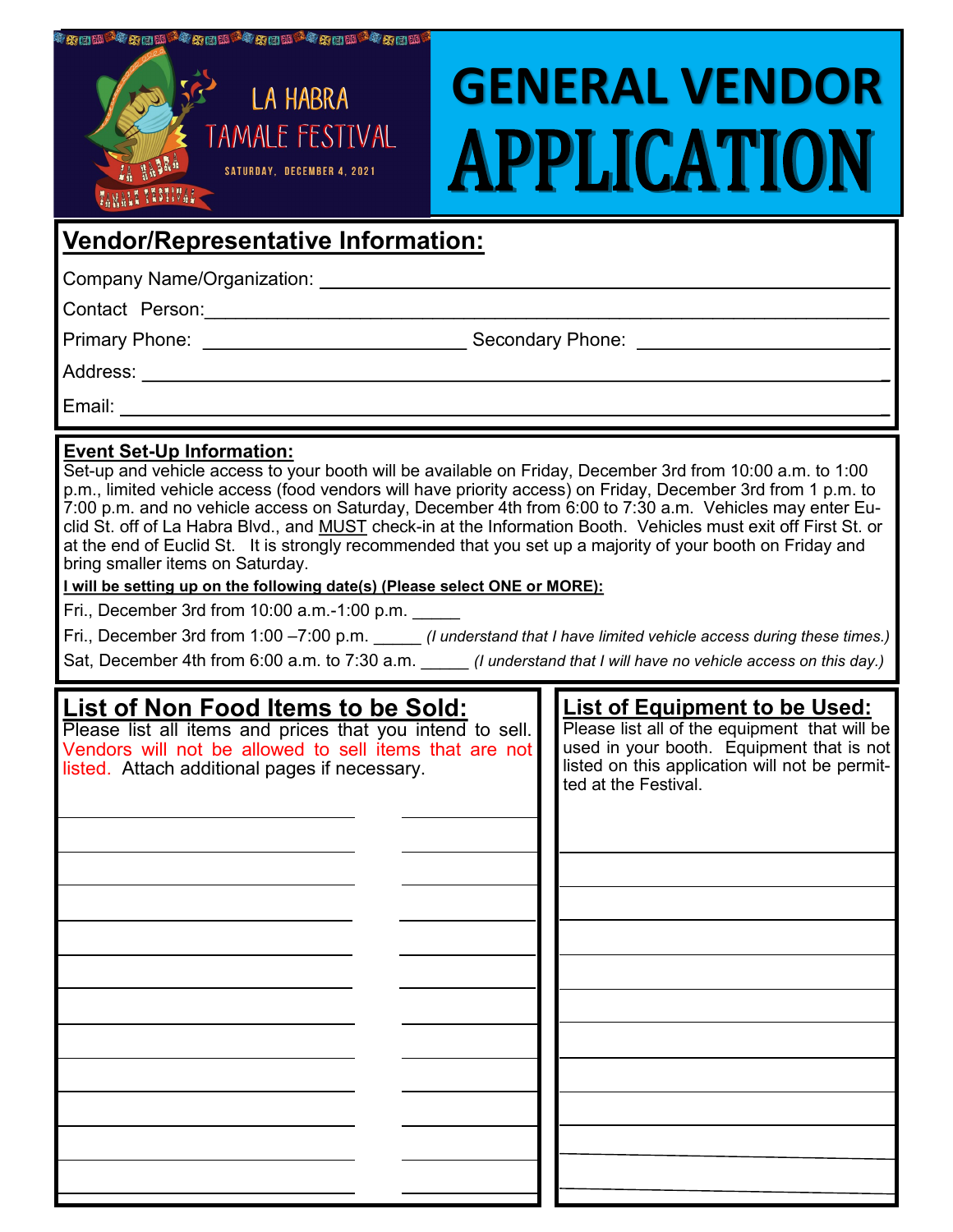# **Payment Methods Accepted:**

Mastercard Visa Cash Other

## **Electrical Access is limited and on a first come first serve basis, additional \$75 fee applies.**

Electrical power is limited to general vendors. Vendors need to supply their own power cords (three-prong) to connect to the power boxes. You must fill out the form in its entirety, the La Habra Tamale Festival will not be responsible for providing electrical needs that are not indicated on this form.

110 Volt, 20 Amp Supply

**ITEM VOLTAGE AMPS**

## **Marketing Information:**

*Cross promoting the event will assist in the marketing of the Festival, which is good for the Festival and you! Please let us know how we can help each other with the marketing.* 

\_\_\_ \_\_\_ \_\_\_ \_\_\_ \_\_\_ \_\_\_ \_\_\_ \_\_\_ \_\_\_ \_\_\_ \_\_\_ \_\_\_ \_\_\_ \_\_\_ \_\_\_ \_\_\_ \_\_\_ \_\_\_ \_\_\_ \_\_\_ \_\_\_ \_\_\_ \_\_\_ \_\_\_ \_\_ \_\_\_ \_\_\_ \_\_\_ \_\_\_ \_\_\_ \_\_\_ \_\_\_ \_\_\_ \_\_\_ \_\_\_ \_\_\_ \_\_\_ \_\_\_ \_\_\_ \_\_\_ \_\_\_ \_\_\_ \_\_\_ \_\_\_ \_\_\_ \_\_\_ \_\_\_ \_\_\_ \_\_\_ \_\_ \_\_\_ \_\_\_ \_\_\_ \_\_\_ \_\_\_ \_\_\_ \_\_\_ \_\_\_ \_\_\_ \_\_\_ \_\_\_ \_\_\_ \_\_\_ \_\_\_ \_\_\_ \_\_\_ \_\_\_ \_\_\_ \_\_\_ \_\_\_ \_\_\_ \_\_\_ \_\_\_ \_\_\_ \_\_

|  | Blurb about your booth (Could be used for Social Media/Program/Website) |
|--|-------------------------------------------------------------------------|
|--|-------------------------------------------------------------------------|

| <b>Social Media Information:</b>                                                        |                                                                                                                                  |  |
|-----------------------------------------------------------------------------------------|----------------------------------------------------------------------------------------------------------------------------------|--|
|                                                                                         |                                                                                                                                  |  |
|                                                                                         | Twitter:<br><u> Alexandria de la contrada de la contrada de la contrada de la contrada de la contrada de la contrada de la c</u> |  |
|                                                                                         |                                                                                                                                  |  |
| What can we list on the website?<br><b>Business Name: Business Name: Business Name:</b> |                                                                                                                                  |  |
| <b>Business Address:</b>                                                                |                                                                                                                                  |  |
| <b>Business Phone Number:</b>                                                           |                                                                                                                                  |  |
| <b>Business Website Link:</b>                                                           |                                                                                                                                  |  |
|                                                                                         |                                                                                                                                  |  |